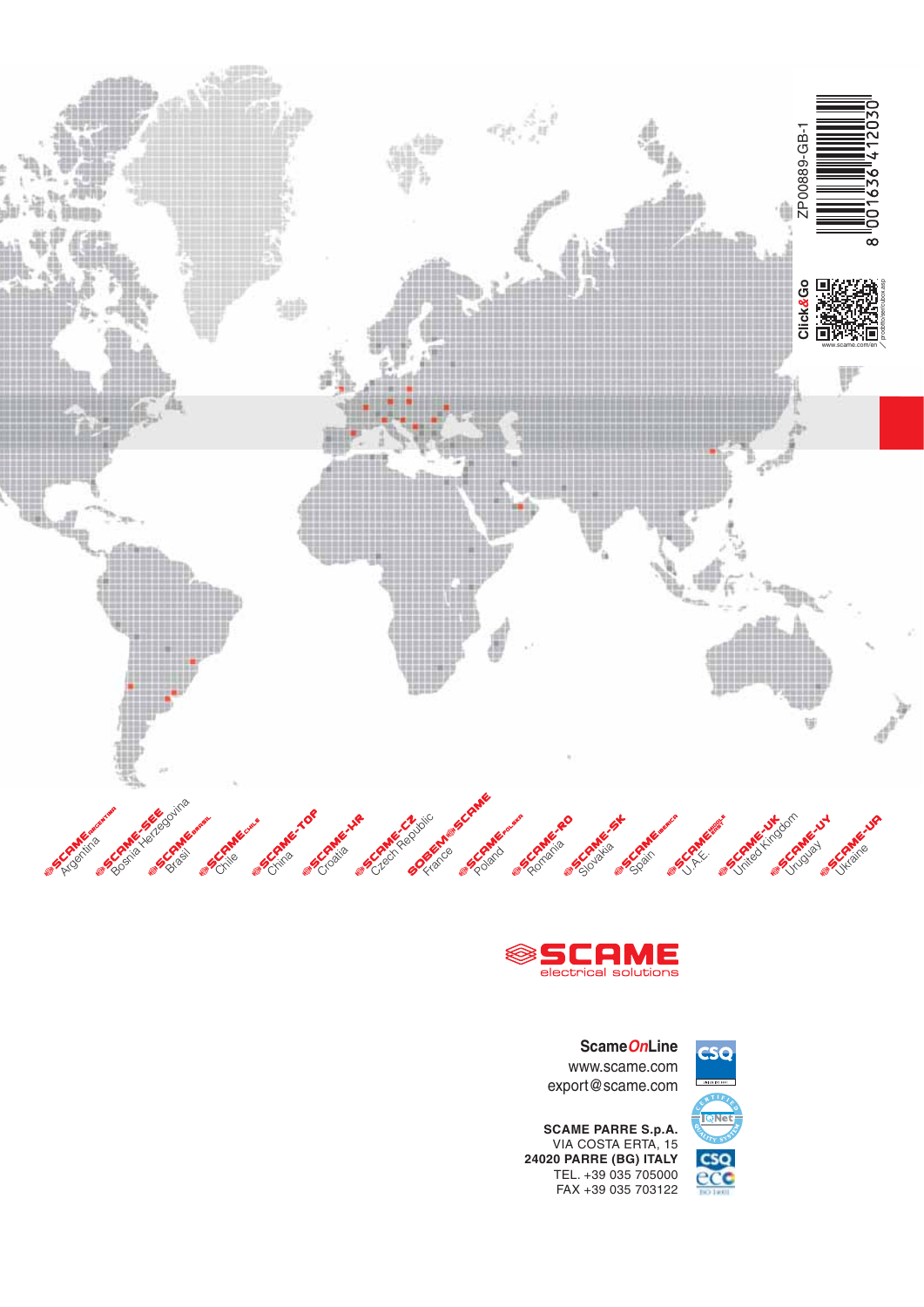# **СЕРИЯ CUBOX**

# **РАСПРЕДЕЛИТЕЛЬНЫЕ КОРОБКИ ДЛЯ ЭЛЕКТРИЧЕСКОГО МОНТАЖА СПРАВОЧНЫЕ СТАНДАРТЫ**



#### **EN 60670-1**

Коробки и корпуса для электрических аксессуаров для бытовых и аналогичных стационарных электрических установок. *Раздел 1: Общие требования*.

#### **EN 60670-22**

Коробки и корпуса для электрических аксессуаров для бытовых и аналогичных стационарных электрических установок. *Раздел 22*: *Особые требования для монтажа распределительных коробок и корпусов*.

## **ВАРИАНТЫ**

| - С резиновыми кабельными сальниками<br>и открывающейся крышкой                         |
|-----------------------------------------------------------------------------------------|
| - С резиновыми кабельными сальниками<br>и открывающейся крышкой на 1/4 оборота<br>винта |
|                                                                                         |
| - Без пезиновых кабельных сальников и                                                   |

- Без резиновых кабельных сальников и открывающейся крышкой на 1/4 оборота винта

## **ТЕХНИЧЕСКИЕ ХАРАКТЕРИСТИКИ**

| Степень защиты:                   | <b>IP55</b>                      |
|-----------------------------------|----------------------------------|
| Рабочая температура               |                                  |
| согласно справочному              |                                  |
| стандарту:                        | $-25^{\circ}$ C +35 $^{\circ}$ C |
| Макс. рабочая температура:        | $60^{\circ}$ C                   |
| Тест раскаленной проволкой: 650°С |                                  |
| Материал:                         | Инженерный пластик               |
| Механическая прочность            | <b>IK07</b>                      |
| Кабельные вводы:                  | С/без резиновых сальников        |
| Общий монтаж 回:                   | Да                               |
| Без галогенов:                    | Нет                              |
| Монтаж DIN-рейки:                 | Да                               |
| Цвет:                             | <b>Серый RAL 7035</b>            |

## **ВЗАИМОДЕЙСТВИЕ С ХИМИЧЕСКИМИ И АТМОСФЕРНЫМИ ВЕЩЕСТВАМИ**

| Солевые<br>растворы | Кислоты                     |                   | Щелочи                 |                   | Растворители          |                       |                       |                             | Мине-            | yф       |
|---------------------|-----------------------------|-------------------|------------------------|-------------------|-----------------------|-----------------------|-----------------------|-----------------------------|------------------|----------|
|                     | Концентри-<br>рованные      | Разбав-<br>ленные | Концентри-<br>рованные | Разбав-<br>ленные | Гексан                | Бензин                | Ацетон                | Спирты                      | ральные<br>масла | лучи     |
| Устойчив            | Частично<br><b>УСТОЙЧИВ</b> | Устойчив          | Устойчив               | Устойчив          | He<br><b>УСТОЙЧИВ</b> | He<br><b>УСТОЙЧИВ</b> | He<br><b>УСТОЙЧИВ</b> | Частично<br><b>УСТОЙЧИВ</b> | Устойчив         | Устойчив |

Для конкретных веществ, пожалуйста, свяжитесь с нашей технической службой.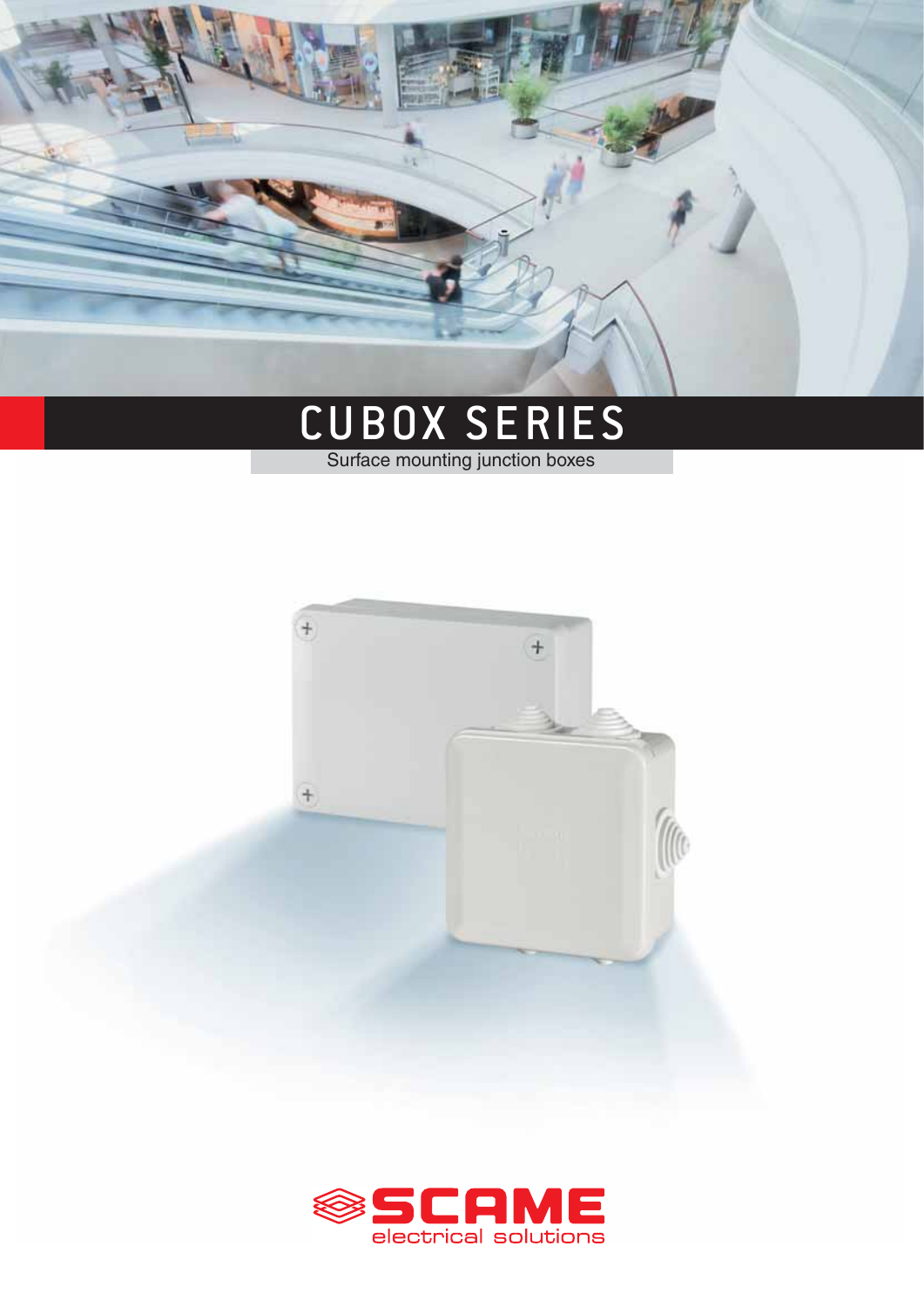# **РАСПРЕДЕЛИТЕЛЬНЫЕ КОРОБКИ С РЕЗИНОВЫМИ КАБЕЛЬНЫМИ САЛЬНИКАМИ - IP55**

| Крышка               | Размеры<br>(мм) | Кол-во<br><b>ВЫХОДОВ</b> | Для          | Фиксация<br>винтами | ₽     |         |
|----------------------|-----------------|--------------------------|--------------|---------------------|-------|---------|
|                      | ø65x40          | 4хø23 мм                 | <b>PG 16</b> | 2                   | 4/100 | 689,001 |
| Крышка<br>без винтов | ø80x40          | 4xø23 MM                 | <b>PG 16</b> | 2                   | 4/100 | 689.002 |
|                      | 80x80x40        | 7хø23 мм                 | <b>PG 16</b> | 2                   | 4/60  | 689,003 |
| Крышка<br>с винтами  | 100x100x50      | 7хø23 мм                 | <b>PG 21</b> | 4                   | 1/48  | 689.004 |
|                      | 120x80x50       | 6хø29 мм                 | <b>PG 21</b> | 4                   | 1/54  | 689,005 |
|                      | 150x110x70      | 10хø29 мм                | <b>PG 21</b> | 4                   | 1/40  | 689,006 |

# **РАСПРЕДЕЛИТЕЛЬНЫЕ КОРОБКИ БЕЗ РЕЗИНОВЫХ КАБЕЛЬНЫХ САЛЬНИКОВ - IP55**



# **АКСЕССУАРЫ**

**Описание**

Зищитные колпачки 12 штук 10/100 **654.0080**



**SCAME**